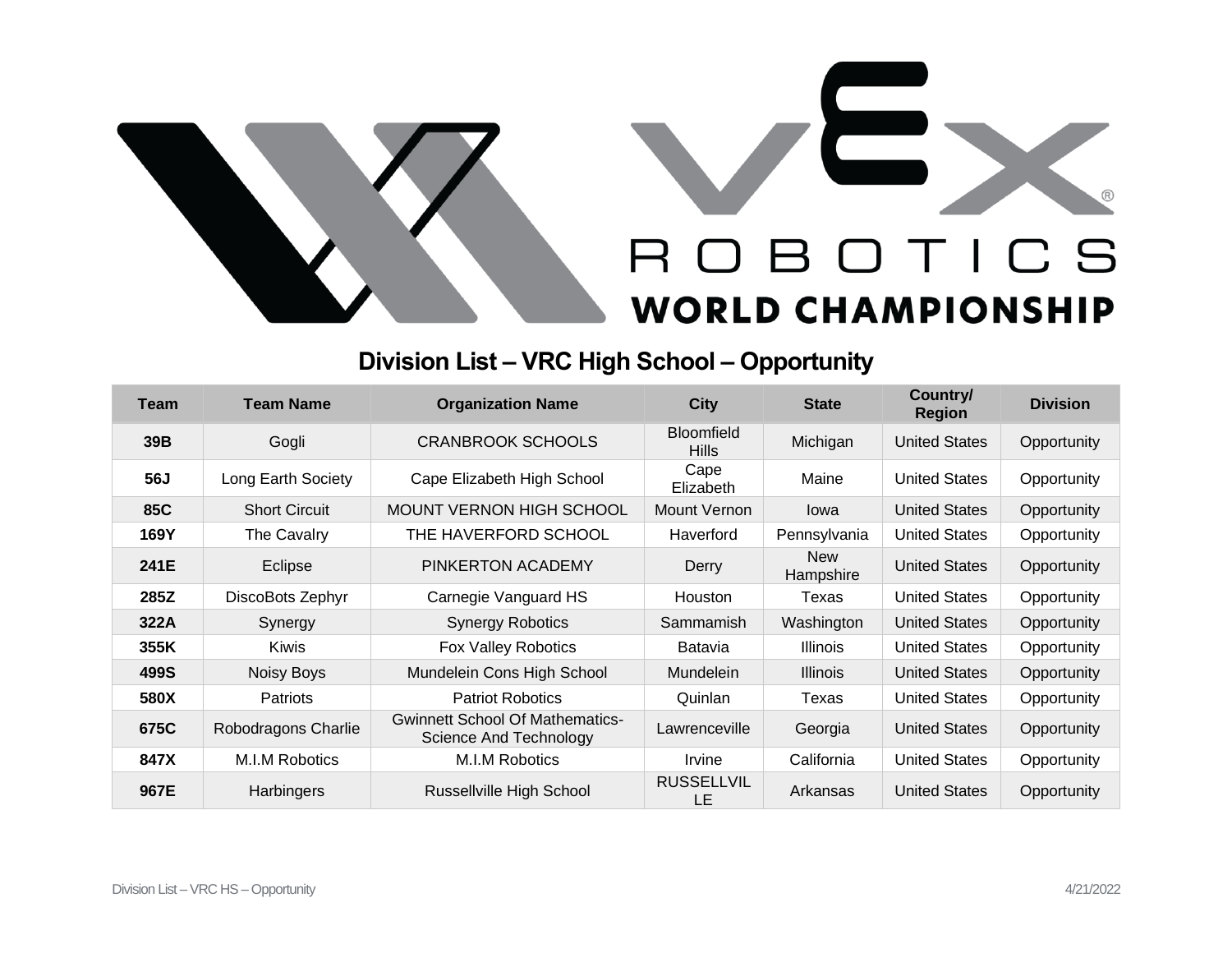| <b>Team</b> | <b>Team Name</b>                    | <b>Organization Name</b>                                | <b>City</b>                 | <b>State</b>               | Country/<br><b>Region</b> | <b>Division</b> |
|-------------|-------------------------------------|---------------------------------------------------------|-----------------------------|----------------------------|---------------------------|-----------------|
| 1011E       | <b>Ten Ton Robotics</b>             | West Vancouver School District #45                      | West<br>Vancouver           | <b>British</b><br>Columbia | Canada                    | Opportunity     |
| 1069E       | <b>Critical Mass</b>                | <b>Berthoud Robotics</b>                                | <b>Berthoud</b>             | Colorado                   | <b>United States</b>      | Opportunity     |
| 1104Z       | Discobots $\zeta$                   | <b>Brampton Robotics Education</b>                      | <b>Brampton</b>             | Ontario                    | Canada                    | Opportunity     |
| 1233G       | <b>UnderDogs</b>                    | <b>CROWN POINT HIGH SCHOOL</b>                          | <b>Crown Point</b>          | Indiana                    | <b>United States</b>      | Opportunity     |
| 1408V       | V3CT0R                              | Bablake and King Henry VIII School                      | Coventry                    |                            | United<br>Kingdom         | Opportunity     |
| 1575Y       | Yo-Yo                               | Woodbridge High School                                  | Woodbridge                  | Virginia                   | <b>United States</b>      | Opportunity     |
| 1737K       | Ürei                                | International Robotics Academy                          | Almaty                      |                            | Kazakhstan                | Opportunity     |
| 2011D       | <b>Duck</b>                         | BRECKSVILLE-BROADVIEW<br><b>HEIGHTS HIGH SCHOOL</b>     | <b>Broadview</b><br>Heights | Ohio                       | <b>United States</b>      | Opportunity     |
| 2131R       | <b>Pirates of Antelope</b><br>Aisle | <b>DAVIS HIGH</b>                                       | Kaysville                   | Utah                       | <b>United States</b>      | Opportunity     |
| 2290A       | Eagle's Legend                      | Colegio Adianez                                         | Guaynabo                    |                            | Puerto Rico               | Opportunity     |
| 2442F       | <b>Bancroft Robodogs F</b>          | <b>Bancroft School</b>                                  | Worcester                   | Massachusett<br>S          | <b>United States</b>      | Opportunity     |
| 2587X       | DiscoBots Xenon                     | DiscoBots - Homeschool                                  | Houston                     | <b>Texas</b>               | <b>United States</b>      | Opportunity     |
| 2654P       | Pronounce This                      | Longmont High School                                    | Longmont                    | Colorado                   | <b>United States</b>      | Opportunity     |
| 2923B       | Kings B                             | <b>Kings College</b>                                    | Auckland                    |                            | New Zealand               | Opportunity     |
| 3141B       | Ungenannt                           | <b>Gross Catholic Robotics</b>                          | Bellevue                    | Nebraska                   | <b>United States</b>      | Opportunity     |
| 3231S       | <b>Voltage Strike</b>               | <b>Williamson Academy</b>                               | Greenwood                   | Indiana                    | <b>United States</b>      | Opportunity     |
| 3400F       | <b>White Striped</b>                | <b>BENTONVILLE HIGH SCHOOL</b>                          | Bentonville                 | Arkansas                   | <b>United States</b>      | Opportunity     |
| 3796A       | Mann Made                           | J. L. MANN HIGH ACADEMY                                 | Greenville                  | South<br>Carolina          | <b>United States</b>      | Opportunity     |
| 3946E       | <b>Sun Devils</b>                   | <b>KENT DENVER SCHOOL</b>                               | Englewood                   | Colorado                   | <b>United States</b>      | Opportunity     |
| 4154V       | <b>U.S.S.R.</b>                     | <b>NSU UNIVERSITY SCHOOL</b>                            | Fort<br>Lauderdale          | Florida                    | <b>United States</b>      | Opportunity     |
| 4423B       | master DELTA                        | san pedro claver                                        | bucaramanga                 |                            | Colombia                  | Opportunity     |
| 4828S       | <b>BrewTech Robotics -</b><br>S     | <b>BREWTECH TECHNOLOGY</b><br><b>MAGNET HIGH SCHOOL</b> | Montgomery                  | Alabama                    | <b>United States</b>      | Opportunity     |
| 5139B       | Fellowship of the<br>Rings          | <b>JAY M ROBINSON HIGH</b>                              | Concord                     | North Carolina             | <b>United States</b>      | Opportunity     |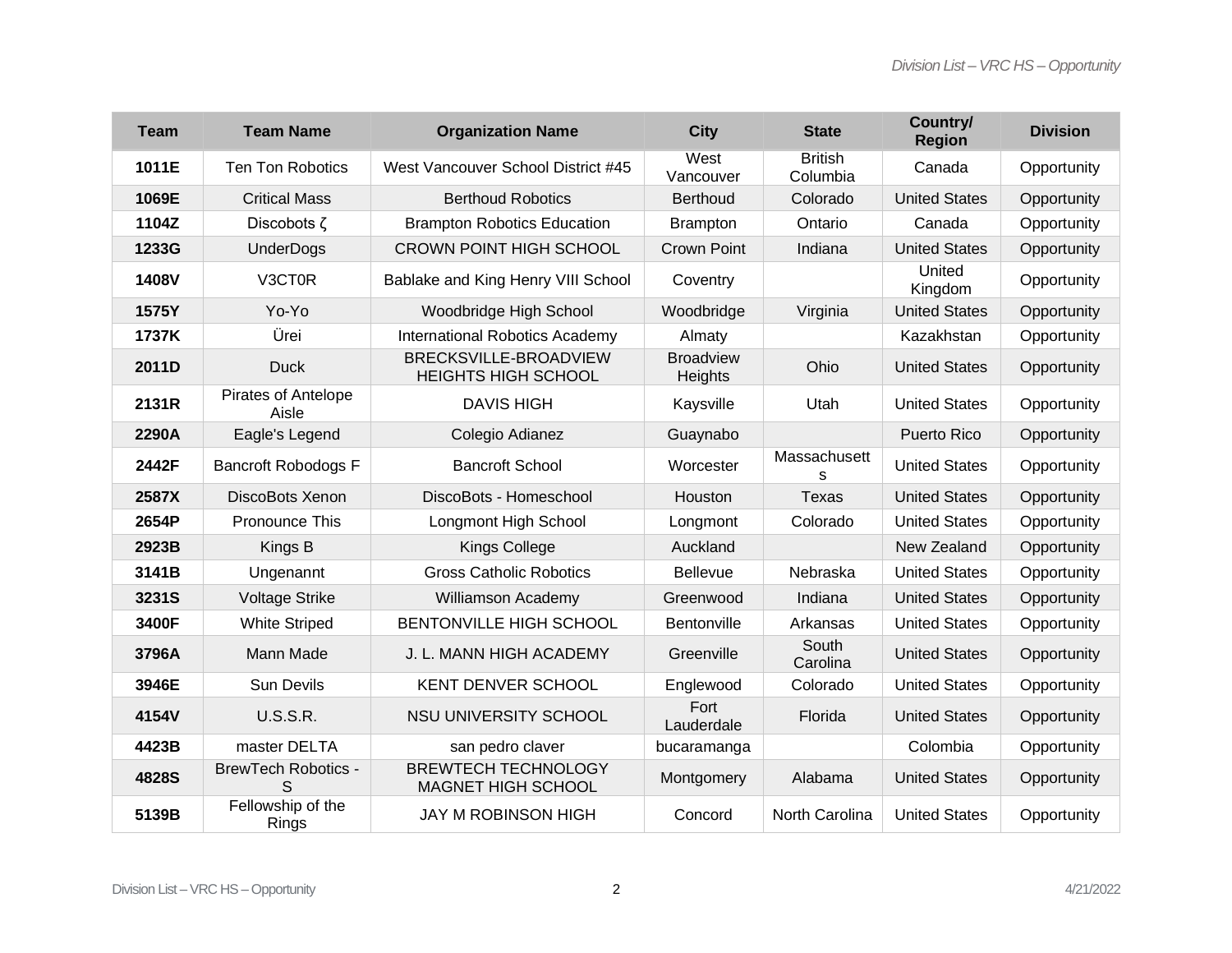| <b>Team</b> | <b>Team Name</b>                           | <b>Organization Name</b>                        | <b>City</b>      | <b>State</b> | Country/<br><b>Region</b> | <b>Division</b> |
|-------------|--------------------------------------------|-------------------------------------------------|------------------|--------------|---------------------------|-----------------|
| 5278C       | <b>Brookwood</b><br><b>Broncobots</b>      | <b>BROOKWOOD HIGH SCHOOL</b>                    | Snellville       | Georgia      | <b>United States</b>      | Opportunity     |
| 5588C       | <b>Calvert Hall Cardinals</b>              | CALVERT HALL COLLEGE HIGH<br><b>SCHOOL</b>      | Towson           | Maryland     | <b>United States</b>      | Opportunity     |
| 5956F       | Bangarang                                  | <b>Timber Creek High School</b>                 | Orlando          | Florida      | <b>United States</b>      | Opportunity     |
| 6210T       | <b>HCS Eagles: Triple</b><br><b>Threat</b> | Heritage Christian School                       | Indianapolis     | Indiana      | <b>United States</b>      | Opportunity     |
| 6546B       | One Degree North                           | Singapore American School                       | Singapore        |              | Singapore                 | Opportunity     |
| 6842Z       | PigPen                                     | PARK TUDOR SCHOOL                               | Indianapolis     | Indiana      | <b>United States</b>      | Opportunity     |
| 7110X       | Fired Up!                                  | <b>CARROLL HIGH SCHOOL</b>                      | Southlake        | Texas        | <b>United States</b>      | Opportunity     |
| 7225X       | <b>Southland Roverbots</b>                 | Southland High School                           | Adams            | Minnesota    | <b>United States</b>      | Opportunity     |
| 7405N       | <b>Millburn Nitro</b>                      | Millburn High School                            | Millburn         | New Jersey   | <b>United States</b>      | Opportunity     |
| 7701V       | Vortex                                     | ZIONSVILLE COMMUNITY HIGH<br><b>SCHOOL</b>      | Zionsville       | Indiana      | <b>United States</b>      | Opportunity     |
| 8031E       | Hudsonville 8031E                          | Hudsonville Robotics - HS                       | Hudsonville      | Michigan     | <b>United States</b>      | Opportunity     |
| 8346A       | The Lads                                   | St Helena School                                | Colchester       |              | United<br>Kingdom         | Opportunity     |
| 8682N       | Nighthawks                                 | Newton College and Career<br>Academy            | Covington        | Georgia      | <b>United States</b>      | Opportunity     |
| 8823F       | Faraoh of the Rings                        | Milford High School                             | Milford          | Ohio         | <b>United States</b>      | Opportunity     |
| 8903K       | <b>JROTC Green</b><br>Knights              | Mount Pleasant High School                      | Wilmington       | Delaware     | <b>United States</b>      | Opportunity     |
| 9142C       | Claremore High<br>School                   | <b>CLAREMORE HIGH SCHOOL</b>                    | Claremore        | Oklahoma     | <b>United States</b>      | Opportunity     |
| 9257B       | Colonelbotics                              | <b>COVINGTON CATHOLIC HIGH</b><br><b>SCHOOL</b> | Park Hills       | Kentucky     | <b>United States</b>      | Opportunity     |
| 9364H       | Iron Eagles -<br>HailStorm                 | <b>Brentwood Academy</b>                        | <b>Brentwood</b> | Tennessee    | <b>United States</b>      | Opportunity     |
| 9909C       | Chad                                       | MIDDLETOWN HIGH SCHOOL                          | Middletown       | Connecticut  | <b>United States</b>      | Opportunity     |
| 11124K      | The Kraken                                 | <b>ELYRIA HIGH SCHOOL</b>                       | Elyria           | Ohio         | <b>United States</b>      | Opportunity     |
| 11495D      | Robo Legends                               | Robo Legends Robotics of South<br><b>Texas</b>  | Saint Hedwig     | <b>Texas</b> | <b>United States</b>      | Opportunity     |
| 13460C      | <b>SE Marauders</b>                        | Sherburne-Earlville Senior High<br>School       | Sherburne        | New York     | <b>United States</b>      | Opportunity     |